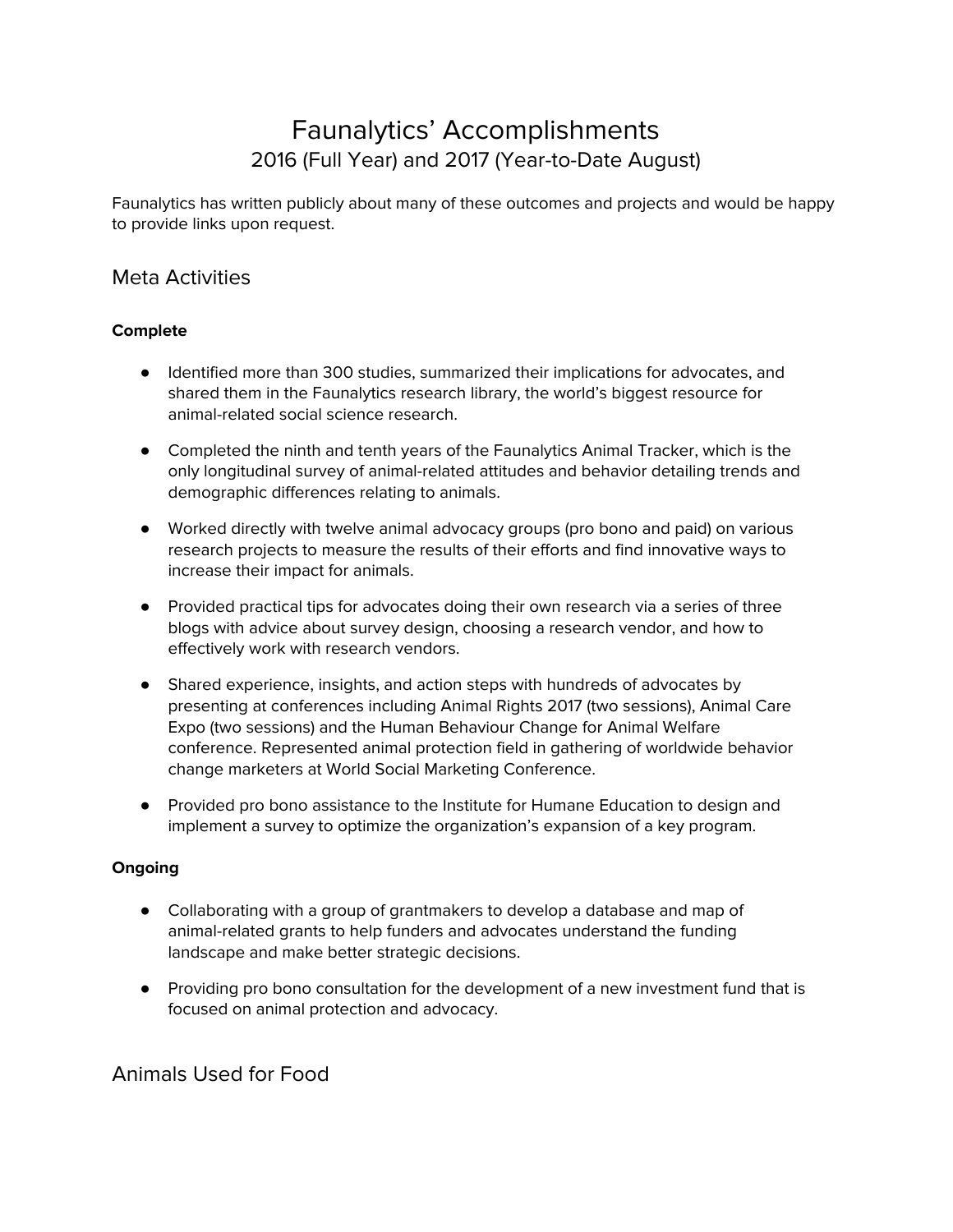#### **Completed**

- Wrapped up the Faunalytics landmark study of lapsed vegetarians and vegans and published the final reports and full dataset. The results continue to help inform and improve vegan advocacy efforts.
- Created and distributed new infographic on lapsed vegetarians and vegans, "How to Make and Keep a Veg\*n," which is evidence-based and well-sourced.
- Launched a new series of research-based "fundamentals" with an in-depth and highly visual look at the use of animals for food and the impact it has, to inform both animal advocates and the public.
- Mentioned by several clients to help them secure more funding for their programs. Animal Equality has had in-depth discussions with key funders and Farm Sanctuary recently included exciting results from research on a pilot study of their new humane education program in a letter to major donors.
- Compiled shared bibliographies and created researcher discussion groups for both plant-based and "clean" animal product alternatives, to help organize research efforts and more quickly advance the field.
- Provided pro bono assistance to Palestinian Animal League (PAL) for the first-ever study on attitudes towards veganism in the occupied territories. PAL completed both a brief summary and a detailed report.
- Featured in an NPR article about data on the number of U.S. vegetarians and vegans that observed, "There is urgent need for a more thorough polling" (regarding the lack of data on vegetarianism and veganism).

#### **Ongoing**

- Working with Animal Equality on what may be the animal protection movement's most sophisticated research project to date -- a randomized controlled trial of the impact of their iAnimal 360-degree video compared to traditional 2D video. The design will be shared with the movement to inform other research efforts.
- Conducting a multi-national study to compare attitudes and behavior regarding farmed animals and veg\*ism across five different countries.
- Leading a team of academics and advocates to test different messages that address concerns about the perceived unnaturalness of "clean" (cultured) meat. The project is being supported by the ACE Animal Advocacy Research Fund.
- Working as an active member of the Animal Charity Evaluators Animal Advocacy Research Fund, which we helped establish, to identify and support promising research projects for farmed animal advocacy.